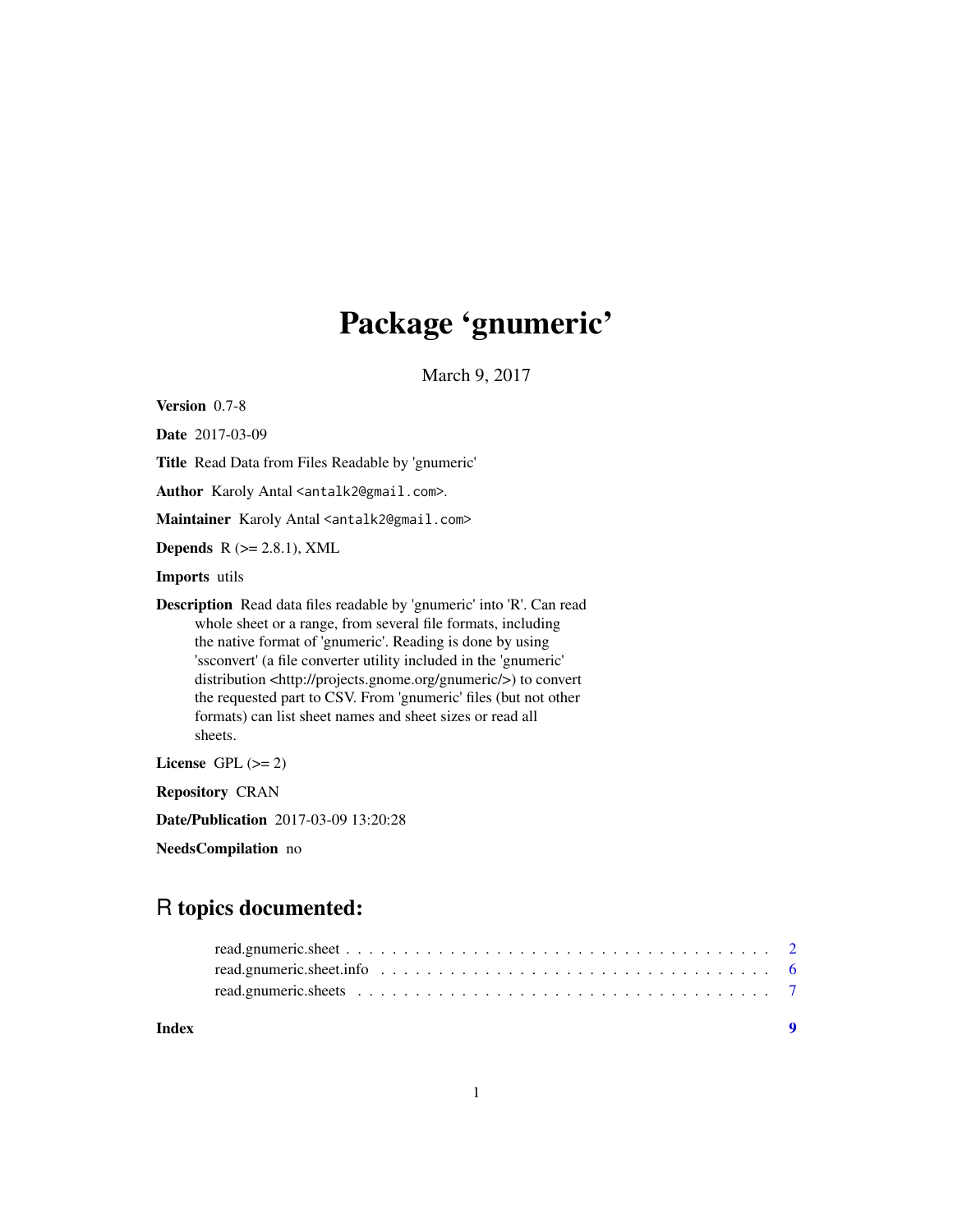<span id="page-1-2"></span><span id="page-1-0"></span>read.gnumeric.sheet *Read data from a gnumeric (or MS Excel, Openoffice Calc, Xbase, Quatro Pro, Paradox, HTML, etc) spreadsheet or database file using ssconvert from the gnumeric distribution*

#### <span id="page-1-1"></span>Description

Read data from a sheet of a gnumeric (or other common spreadsheet or database) file to a data.frame.

Requires an external program, 'ssconvert' (normally installed with gnumeric in 'PATH'.

(Gnumeric home page is <http://projects.gnome.org/gnumeric/>)

(Note: last gnumeric release for windows is 1.12.17 from 2014)

Calls 'ssconvert' to convert the input to CSV. 'ssconvert' can read several file formats (see Details below).

Note: During conversion to CSV 'ssconvert' also evaluates formulas (e.g. '=sum(A1:A3)') in cells, and emits the result instead of the formula.

'read.gnumeric.range' just calls 'read.gnumeric.sheet', but uses different default values for its arguments: by default drops no rows or columns and requires at least the bottom left corner of requested gnumeric cell range to be provided.

#### Usage

```
read.gnumeric.sheet(file,
                    head=FALSE,
                    sheet.name='Sheet1',
                    top.left='A1',
                    bottom.right=NA,
                    drop.empty.rows="bottom",
                    drop.empty.columns="right",
                    colnames.as.sheet=FALSE,
                    rownames.as.sheet=colnames.as.sheet,
                    quiet=TRUE,
                    LANG='C',
                    locale='C',
                    import.encoding=NA,
                    field.format='automatic',
                    ...
                   );
read.gnumeric.range(file,
     head=FALSE,
     sheet.name='Sheet1',
     top.left='A1',
     bottom.right,
     drop.empty.rows="none",
```

```
drop.empty.columns="none",
```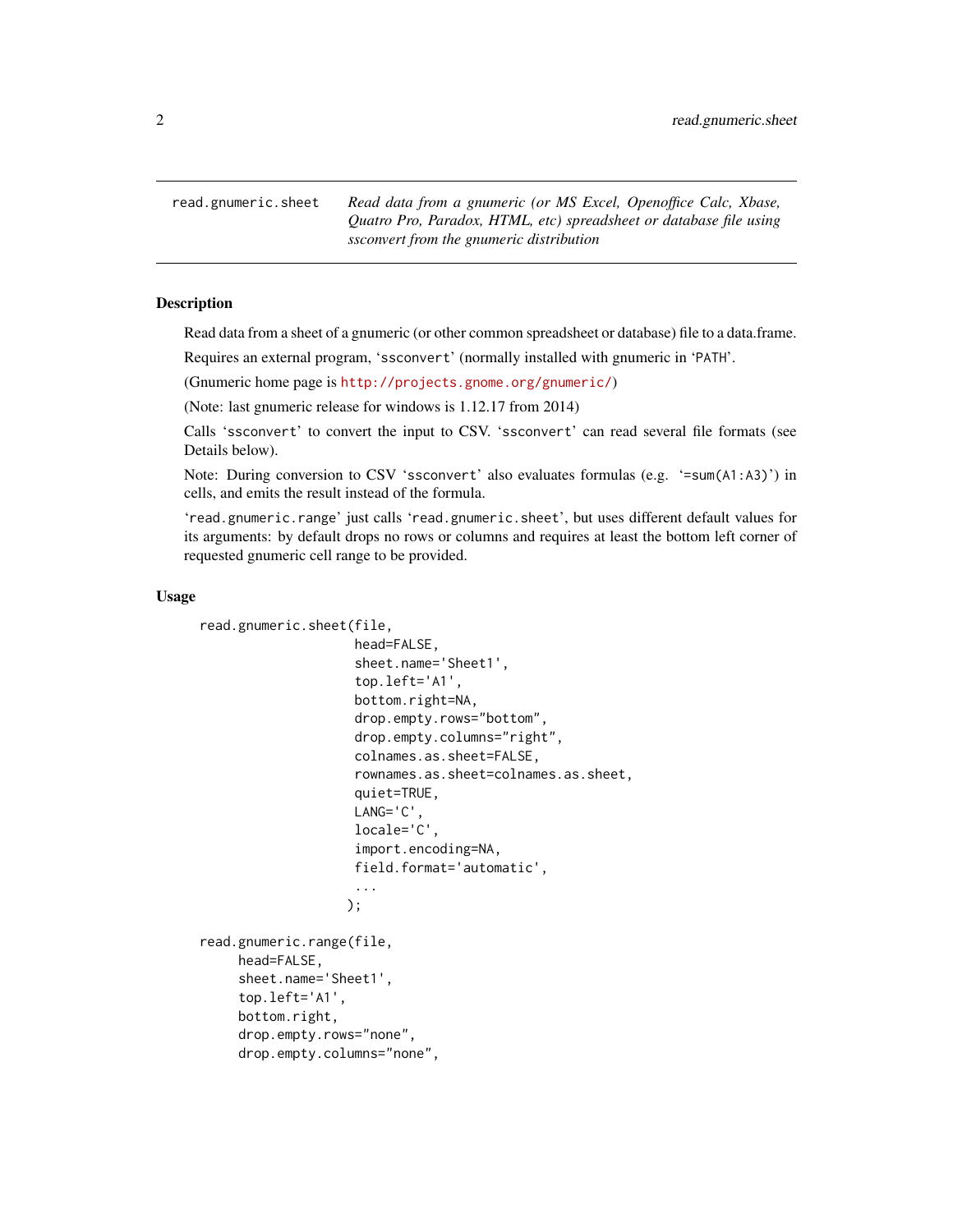#### <span id="page-2-0"></span>read.gnumeric.sheet 3

```
colnames.as.sheet=FALSE,
rownames.as.sheet=colnames.as.sheet,
quiet=TRUE,
LANG='C',
locale='C',
import.encoding=NA,
field.format='automatic',
...
```
);

#### Arguments

| file               | Name of gnumeric file (or other file type readable by gnumeric) to read from.                                                                                                                                                                                                                    |
|--------------------|--------------------------------------------------------------------------------------------------------------------------------------------------------------------------------------------------------------------------------------------------------------------------------------------------|
|                    | This may also be an URL, i.e. like                                                                                                                                                                                                                                                               |
|                    | 'http://example.com/path/file.gnumeric'                                                                                                                                                                                                                                                          |
| head               | When TRUE, use first row of requested gnumeric sheet range as column names<br>in the resulting data. frame                                                                                                                                                                                       |
| sheet.name         | Name of sheet as appears in gnumeric.<br>Sheet names containing space or hyphen characters do not work (ssconvert re-<br>ports 'Invalid range specified').                                                                                                                                       |
|                    | sheet.name=NA Omits sheet name from the ssconvert command line.<br>For gnumeric files this will read the sheet that was 'current' in gnumeric when<br>the file was saved.                                                                                                                        |
| top.left           | Top left corner of requested gnumeric sheet range, e.g. 'A1'                                                                                                                                                                                                                                     |
| bottom.right       | Bottom right corner of requested gnumeric sheet range.                                                                                                                                                                                                                                           |
|                    | The default for read.gnumeric.sheet is NA: with top.left='A1' or top.left=NA<br>this means read full sheet.                                                                                                                                                                                      |
|                    | If top. left is not 'A1' or NA (i.e. when reading partial sheet), then the interpre-<br>tation of bottom.right=NA falls back to 'IV65536': this causes a lot of unused<br>lines to be printed by 'ssconvert' then parsed by read.csv, thus you might<br>want to override it to speed up reading. |
|                    | Use read.gnumeric.sheet.info to read actual bottom.right cell name from a<br>gnumeric file (but not other formats).                                                                                                                                                                              |
| drop.empty.rows    |                                                                                                                                                                                                                                                                                                  |
|                    | One of c('none', 'top', 'bottom', 'both', 'all').                                                                                                                                                                                                                                                |
|                    | 'all' drops all empty lines from the requested range, even those that are be-<br>tween two non-empty rows. 'both' drops empty lines below the last non-empty<br>row and above the first non-empty. 'top', 'bottom' and 'none' as you would<br>expect.                                            |
| drop.empty.columns |                                                                                                                                                                                                                                                                                                  |
|                    | One of c('none', 'left', 'right', 'both', 'all')<br>Similar to drop.empty.rows, but for columns.                                                                                                                                                                                                 |
| colnames.as.sheet  |                                                                                                                                                                                                                                                                                                  |
|                    | Rename columns to 'A', 'B', 'C',  to have names corresponding to<br>gnumeric column names.                                                                                                                                                                                                       |
|                    |                                                                                                                                                                                                                                                                                                  |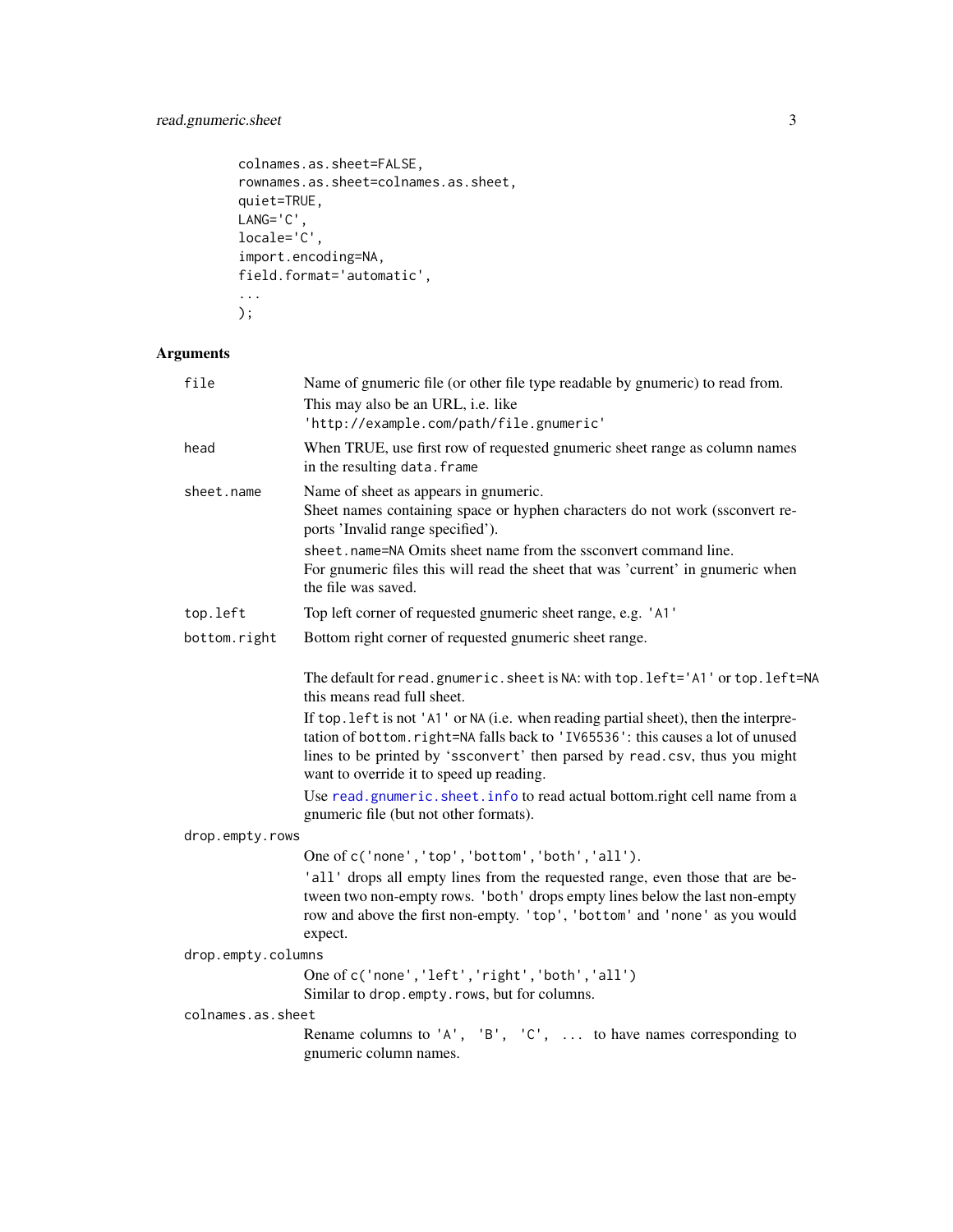#### <span id="page-3-0"></span>rownames.as.sheet

|                 | Rename rows to '1', '2', '3',  to have names corresponding to gnu-<br>meric row indices. Note: this means $df['1',], not df[1,]]$ in the result (row-<br>names are strings, not integers). Note: when deciding row names only top. left<br>and head are accounted for, but not e.g. skip (which may be passed to read.csv<br>via $\ldots$ ). |  |
|-----------------|----------------------------------------------------------------------------------------------------------------------------------------------------------------------------------------------------------------------------------------------------------------------------------------------------------------------------------------------|--|
| quiet           | When TRUE, do not print command executed, and (on unix platforms) also<br>redirect stderr of the external program 'ssconvert' to /dev/null                                                                                                                                                                                                   |  |
| LANG            | Under unix, passed to ssconvert in the environment variable 'LANG'. The<br>default value $('C')$ is intended to avoid using decimal comma in the emitted<br>CSV file. It is probably always overridden by the locale argument.                                                                                                               |  |
| locale          | Passed to ssconvert -0 "locale=C"<br>The default value $('C')$ is intended to avoid using decimal comma in the emitted<br>CSV file.                                                                                                                                                                                                          |  |
| import.encoding |                                                                                                                                                                                                                                                                                                                                              |  |
|                 | If not NA, passed to ssconvert as its --import-encoding parameter.                                                                                                                                                                                                                                                                           |  |
| field.format    | Passed to ssconvert -0 "format=value". Allowed values: "raw", "auto-<br>matic", "preserve".                                                                                                                                                                                                                                                  |  |
|                 | "raw" emits date and date time values as number of days since an (unspecified)<br>epoch.                                                                                                                                                                                                                                                     |  |
|                 | E.g.: as.numeric(as.character(x))+as.Date('1899-12-30') might work<br>for date values and                                                                                                                                                                                                                                                    |  |
|                 | as.POSIXct(as.numeric(as.character(x))*(60*60*24),<br>origin="1899-12-29 23:59:59", tz='UTC') might work for datetime val-<br>ues. See help(as. Date) for some comments on Excel epoch values.                                                                                                                                               |  |
| $\cdots$        | Extra arguments, passed to read.csv                                                                                                                                                                                                                                                                                                          |  |

#### Details

Data from the gnumeric file is dumped as .csv using the 'ssconvert' program provided with gnumeric.

'ssconvert' supports several input formats, thus the input file does not have to be a gnumeric file. The formats supported may be listed with

```
ssconvert --list-importers
```
from a shell prompt.

For me this prints (with ssconvert version '1.8.4')

| TD.                    | Description                        |
|------------------------|------------------------------------|
| Gnumeric_xbase:xbase   | Xbase (*.dbf) file format          |
| Gnumeric_Excel:excel   | MS Excel $(tm)$ $(*.xls)$          |
| Gnumeric Excel:xlsx    | MS Excel (tm) 2007                 |
| Gnumeric_html:html     | $\vert$ HTML $(*.$ html, $*.$ htm) |
| Gnumeric_oleo:oleo     | GNU Oleo (*.oleo)                  |
| Gnumeric_applix:applix | Applix (*.as)                      |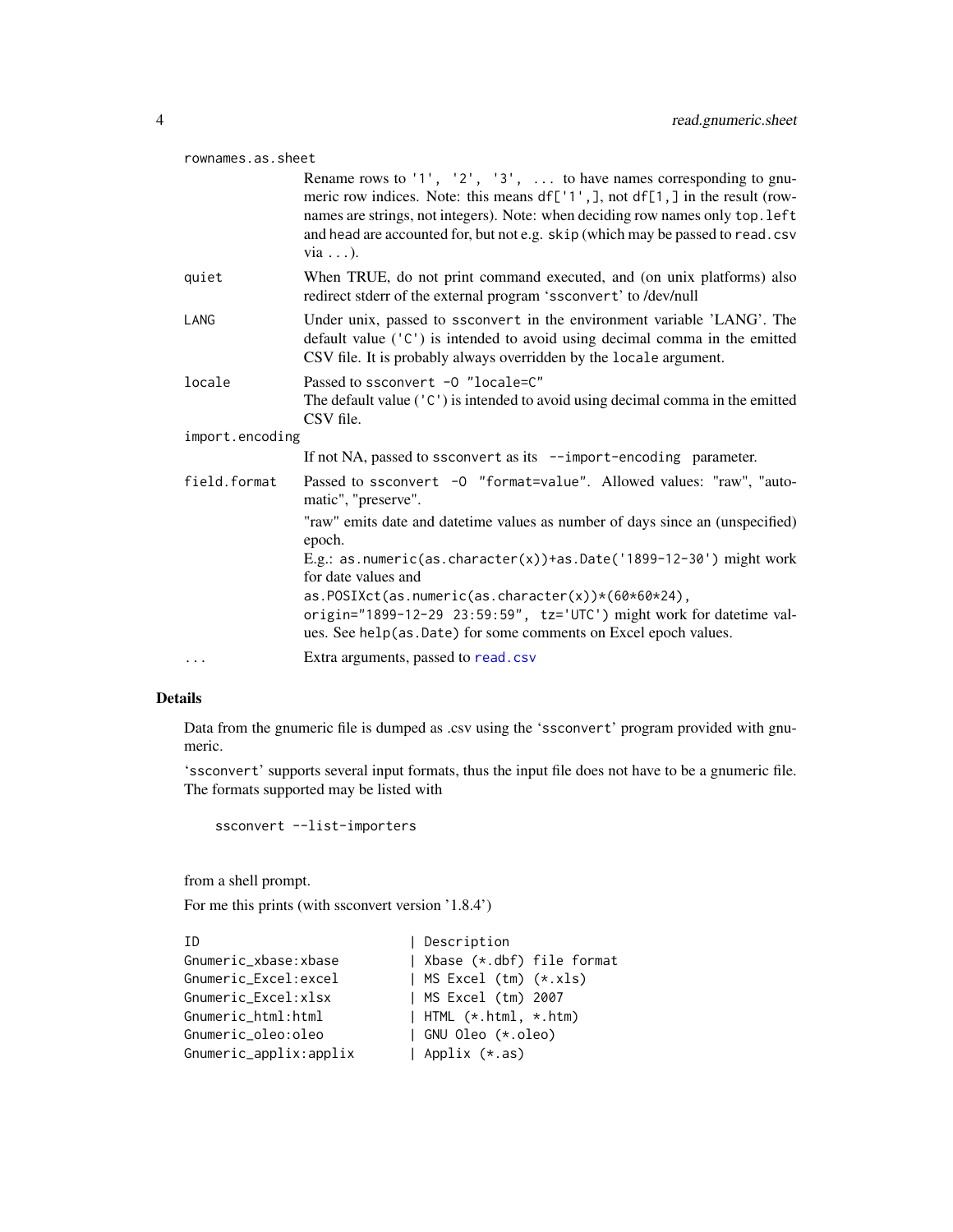#### <span id="page-4-0"></span>read.gnumeric.sheet 5

| Gnumeric_QPro:qpro           | Quattro Pro $(*.wb1, *.wb2, *.wb3)$ |
|------------------------------|-------------------------------------|
| Gnumeric_paradox:paradox     | Paradox database or                 |
|                              | primary index file                  |
| Gnumeric_sc:sc               | SC/xspread                          |
| Gnumeric_XmlIO:sax           | Gnumeric XML (*.gnumeric)           |
| Gnumeric_lotus: lotus        | Lotus 123 (*.wk1, *.wks, *.123)     |
| Gnumeric_XmlIO:dom           | Gnumeric XML (*.gnumeric) Old       |
|                              | slow importer                       |
| Gnumeric_dif:dif             | Data Interchange Format (*.dif)     |
| Gnumeric_Excel:excel_xml     | MS Excel (tm) 2003 SpreadsheetML    |
| Gnumeric_OpenCalc:openoffice | Open/Star Calc (*.sxc, *.ods)       |
| Gnumeric_plan_perfect:pln    | Plan Perfect Format (PLN) import    |
| Gnumeric_sylk:sylk           | MultiPlan (SYLK)                    |
| Gnumeric_mps:mps             | Linear and integer program (*.mps)  |
|                              | file format                         |
| Gnumeric_stf:stf_csvtab      | Comma or tab separated              |
|                              | values (CSV/TSV)                    |
| Gnumeric_stf:stf_assistant   | Text import (configurable)          |

But the actual list may depend on which import plugins are installed for gnumeric.

| Format        | Source                                    | <b>Status</b> |
|---------------|-------------------------------------------|---------------|
| gnumeric      | gnumeric                                  | works         |
| .xls          | gnumeric                                  | works         |
| .html         | gnumeric '[Save as / HTML 4.0]'           | works         |
| .html         | Openoffice Calc '[Save as/HTML Document]' | works         |
| .ods          | <b>Openoffice Calc</b>                    | works         |
| Other formats |                                           | not tested    |

#### See Also

[read.gnumeric.range](#page-1-1) for a variant with default arguments more suited for reading an exact cell range of a sheet.

[read.gnumeric.sheet.info](#page-5-1) to read actual bottom.right cell name from a gnumeric file (but not other formats).

[read.gnumeric.sheets](#page-6-1) to read all sheets from a gnumeric file (but not other formats).

[read.xls](#page-0-0) for reading Microsoft Excel files (possibly from a 'http://' URL)

[read.DIF](#page-0-0) for reading Data Interchange Format (DIF) files.

[read.dbf](#page-0-0) for Xbase (.dbf) files.

#### Examples

```
## Read all data from 'Sheet1'
## Not run:
df <- read.gnumeric.sheet( file="file.gnumeric" );
df <- read.gnumeric.sheet( file="file.gnumeric",
```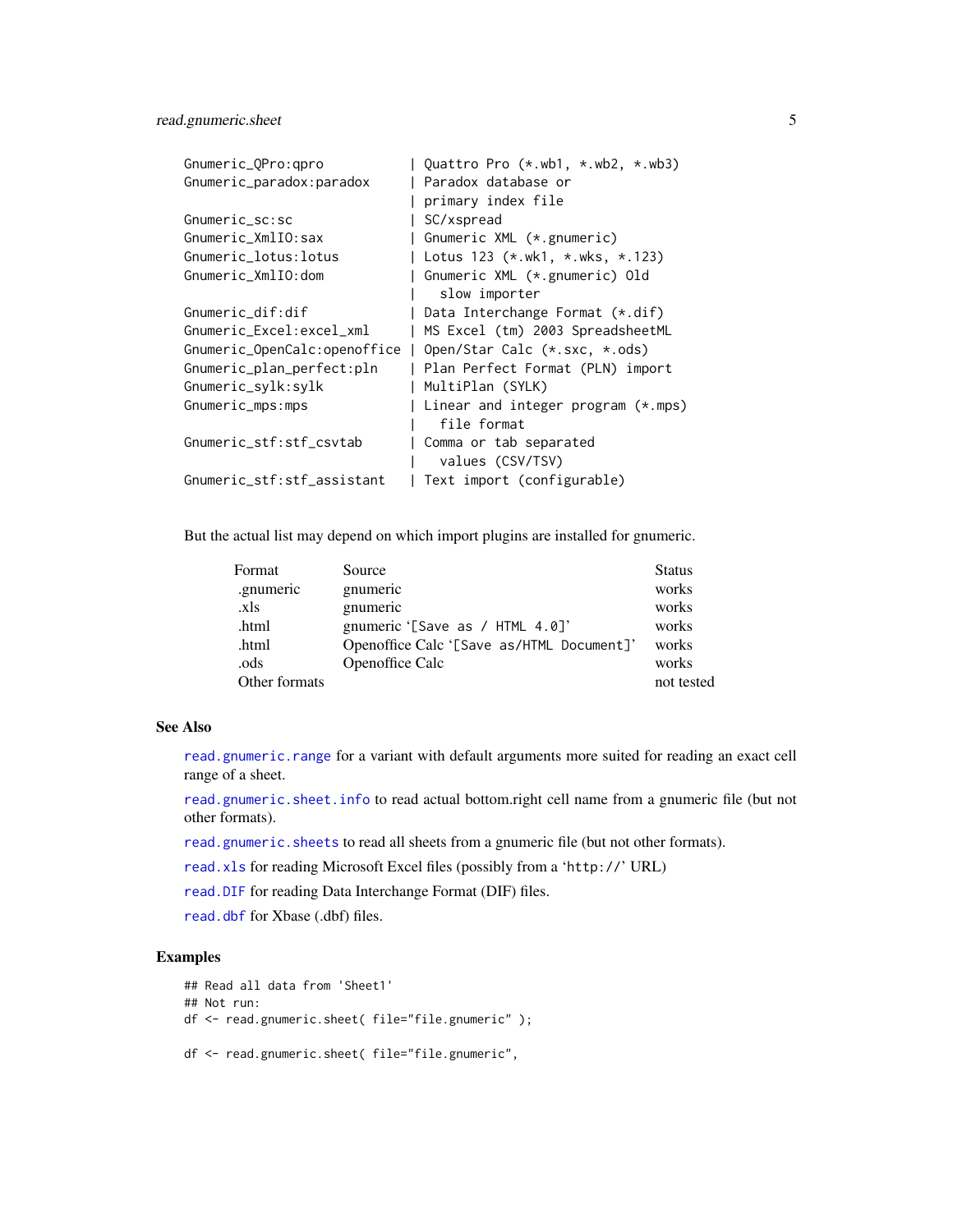```
sheet.name='Sheet1' );
## Read from Excel sheet named 'Sheet3' the range C3:D50,
## rename columns to 'C' and 'D', rows to '3' ... '50',
## then drop all empty rows.
##
df<-read.gnumeric.sheet( "file.xls",
                          sheet.name='Sheet3',
                          top.left='C3',
                          bottom.right='D50',
                          drop.empty.rows="all",
                          drop.empty.columns="none",
                          colnames.as.sheet=TRUE
                         )
## Read from "file.gnumeric", 'Sheet1' data in 'A1:E100',
## Use first row (of selected range) as column names.
## Drop empty rows and columns from bottom and right.
df<-read.gnumeric.sheet("file.gnumeric", head=TRUE,
                         bottom.right='E100')
## Why does it not work? Set quiet=FALSE to see
## the command executed (and on unix, diagnostic
## messages from ssconvert).
df<-read.gnumeric.sheet( "file.ods", quiet=FALSE )
## End(Not run)
```
<span id="page-5-1"></span>read.gnumeric.sheet.info

*Read names and sizes of sheets from a gnumeric spreadsheet file*

#### Description

Read sheet.name, width and height of sheets of a gnumeric file to a data.frame. Also constructs cell name for the bottom.right cells, these can be passed to [read.gnumeric.sheet](#page-1-2) or [read.gnumeric.range](#page-1-1)

#### Usage

```
read.gnumeric.sheet.info(file);
```
#### Arguments

file Name of gnumeric file to read from.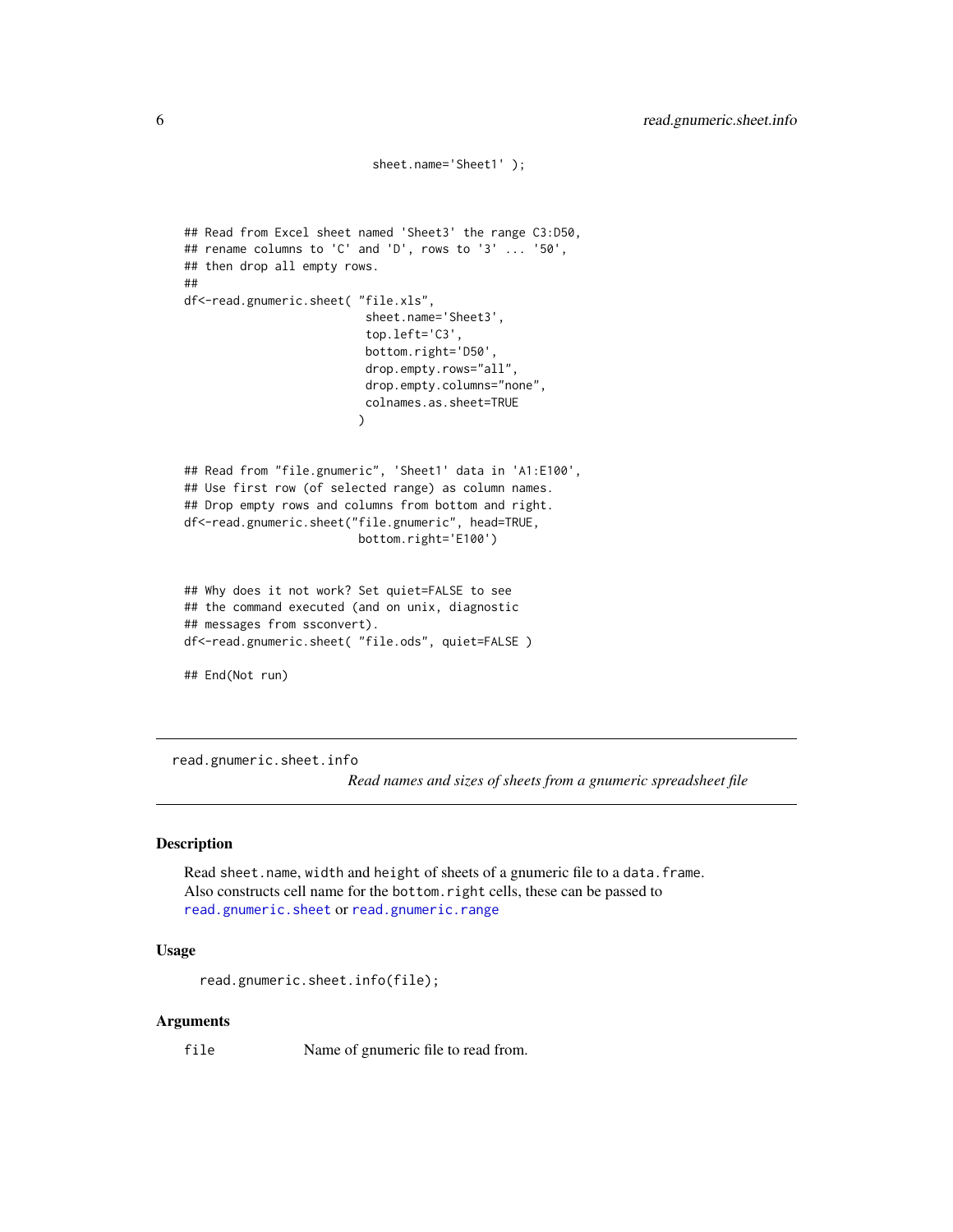#### <span id="page-6-0"></span>Value

A data.frame with colummns

| Column name  | Type    | Note                      |
|--------------|---------|---------------------------|
| sheet.name   | string  |                           |
| width        | integer | Number of columns         |
| height       | integer | Number of rows            |
| bottom.right | string  | Bottom right cell name or |
|              |         | NA if sheet is empty      |

#### Examples

```
## Read names and sizes of sheets from 'file.gnumeric'
## Not run:
df <- read.gnumeric.sheet.info( file="file.gnumeric" );
## End(Not run)
```
<span id="page-6-1"></span>read.gnumeric.sheets *Read each sheet from a gnumeric spreadsheet file*

#### Description

Read data from each non-empty sheet of a gnumeric file to a list of data.frames.

All arguments are passed to [read.gnumeric.sheet](#page-1-2).

#### Usage

```
read.gnumeric.sheets(file,
                     head=FALSE,
                     drop.empty.rows="none",
                     drop.empty.columns="none",
                     colnames.as.sheet=FALSE,
                     rownames.as.sheet=colnames.as.sheet,
                     quiet=TRUE,
                     LANG='C',
                     locale='C',
                     import.encoding=NA,
                     field.format='automatic',
                     ...
                     );
```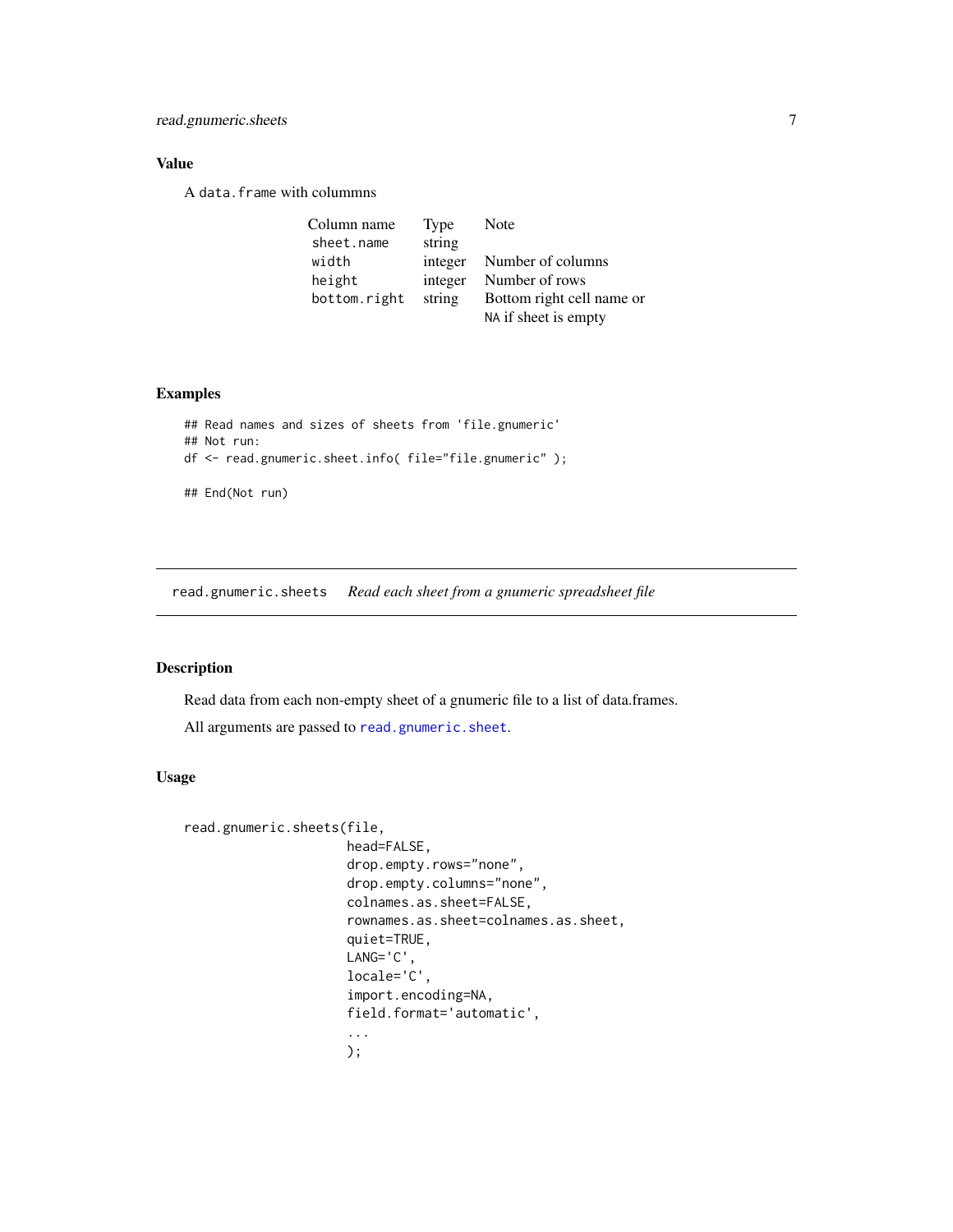#### <span id="page-7-0"></span>Arguments

file Name of gnumeric file to read from. head, drop.empty.r[ows, drop.empty.colum](#page-1-2)ns See read.gnumeric.sheet colnames.as.sheet,[rownames.as.sheet, qu](#page-1-2)iet See read.gnumeric.sheet LANG, locale, import.encoding, field.format, ... See [read.gnumeric.sheet](#page-1-2)

#### Value

A list of data frames.

#### See Also

[read.gnumeric.sheet.info](#page-5-1) to list sheet names and sizes. [read.gnumeric.range](#page-1-1) to read an exact cell range of a single sheet.

#### Examples

```
## Read all sheets from 'file.gnumeric'
## Not run:
df.list <- read.gnumeric.sheets( file="file.gnumeric" );
df1 <- df.list['Sheet1'];
df.list <- read.gnumeric.sheets( file="file.gnumeric",
                                 head=TRUE );
names(df.list); ## sheet names
```
## End(Not run)